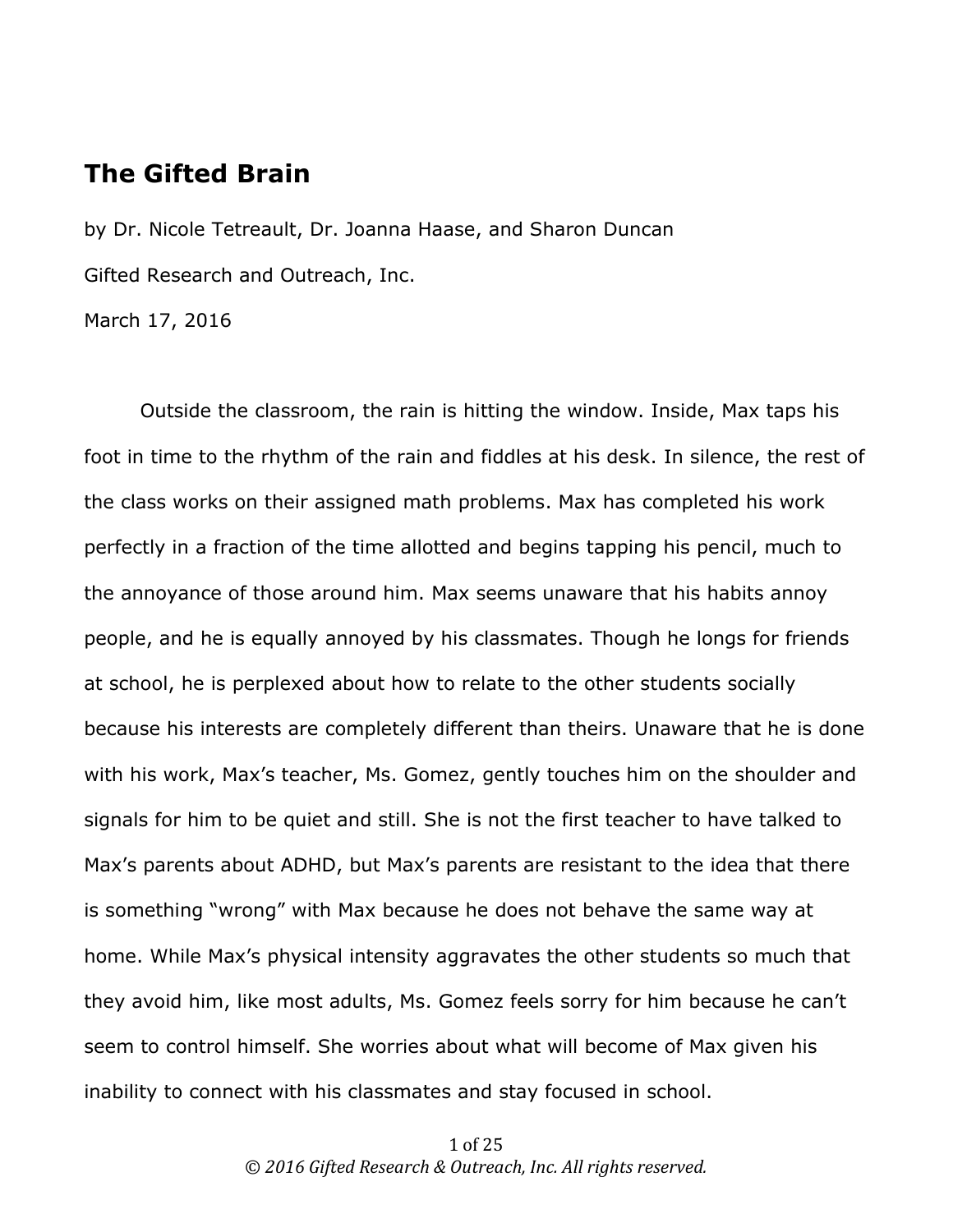On the other end of the room, Audrey squeezes a stress ball and solves the first math problem with a novel method. By the time the rest of the class is done, Audrey has completed only half the problems and takes the rest home to finish. The next day, Audrey will be saddened to receive a "C" on the worksheet she spent so much effort on. The teacher explains that although Audrey got the answers correct, she did not do the problems according to the examples. While her mathematical innovation is impressive, her work is hard to follow due to her poor handwriting, and she must take the time to demonstrate her understanding of the lower foundations of math if she is ever going to succeed at the upper math levels. She assigns Audrey an extra sheet of lower level practice problems to re-enforce her foundational math knowledge. Though Audrey can talk fluently about mathematical theories many years beyond her grade level, she is often in danger of failing because she is unable to finish her tests on time. Despite her hard work and fascination with math, Audrey is crushed by her low math grades. Audrey's parents recently had her tested for a nationwide talent search, and based on those test scores, the local chapter invited her to join their competitive math team. While thrilled to be noticed, Audrey turned it down because she did not think she was good enough and was afraid she would let the rest of the team down.

After lunch, while doing a lesson on Columbus, Kyle is unable to stop interrupting the class discussion, continuously challenging the facts Ms. Gomez is presenting to the class. Eventually he becomes so worked up about the textbook's neglect to mention Columbus's effect on the Native Americans that she sends him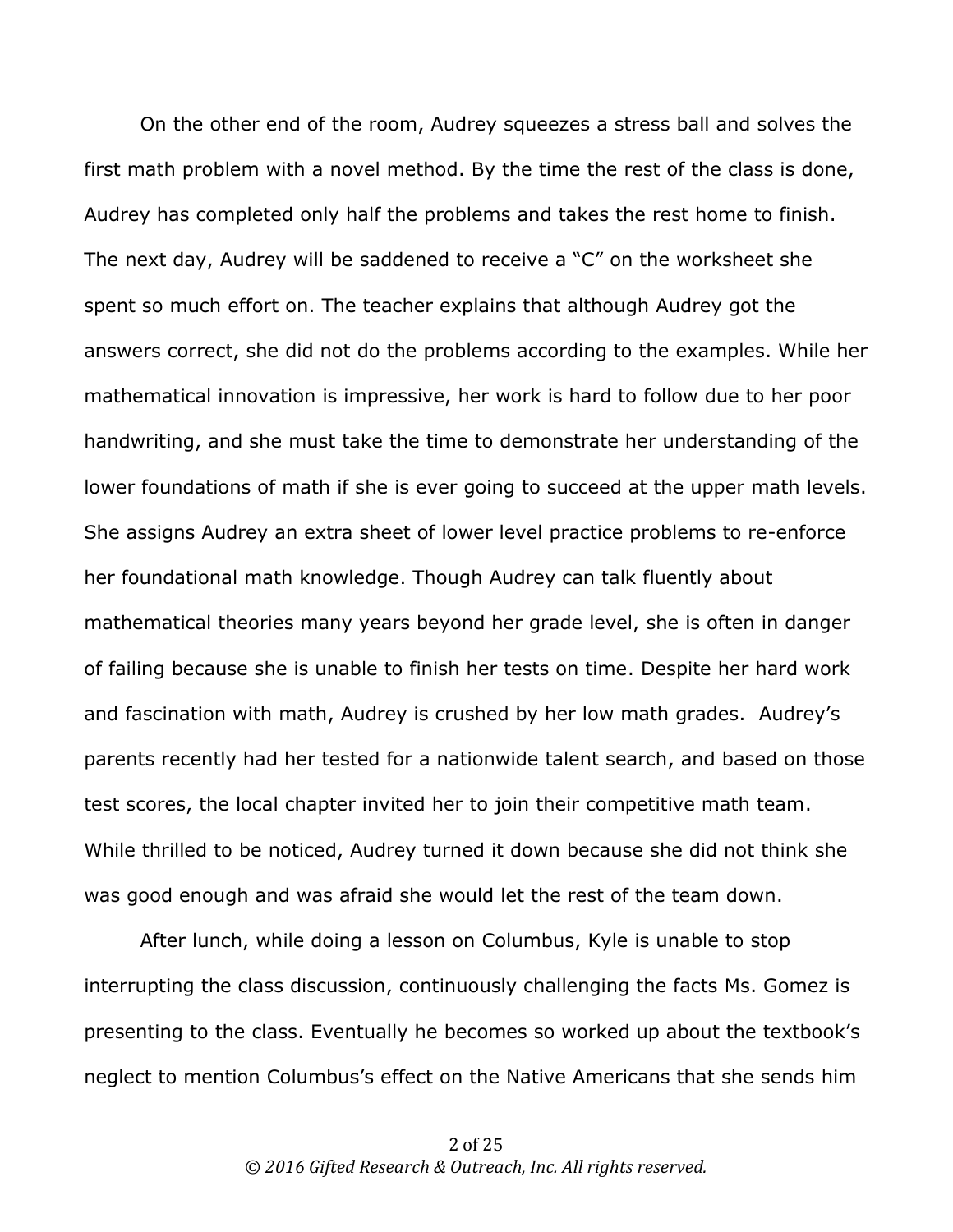to the office to calm down. When Kyle applies himself, he almost always scores 100 percent. However, he rarely does his homework, and when he does, it is messy and filled with careless errors. Kyle's parents are frequently emailing the school to discuss ways to motivate him, and his father has expressed his frustration about how "lazy" Kyle seems. At school, his teachers have tried both punishment and reward. The school even had him evaluated by the district behaviorist, but there has been little consistent improvement in his classroom achievement. The other kids seem to like Kyle, but adults are often frustrated by his tendency to argue over seemingly minor injustices and inaccuracies. Ms. Gomez was recently relieved to learn that Kyle's parents have started him on medication and hopes it will help him focus, settle down and stop interrupting class.

Turning her attention to Elaine, Ms. Gomez breathes a sigh of relief. Elaine is an easy student for a teacher. As usual, Elaine completes her in class essay on time with perfect grammar and penmanship. Elaine always finishes with plenty of time to spare and then either reads quietly at her desk or looks around to see if there is someone who needs help understanding the assignment. Seen as a leader by her peers, Elaine recently organized the GATE kids' participation in a local math competition. Sensing that Ms. Gomez was often overwhelmed by grading so many papers, Elaine offers to stay in during lunch to help finish the grading. Despite how well she performs in school, Elaine's parents are worried, because she is often up into the wee hours of the morning, overworking her assignments. While Elaine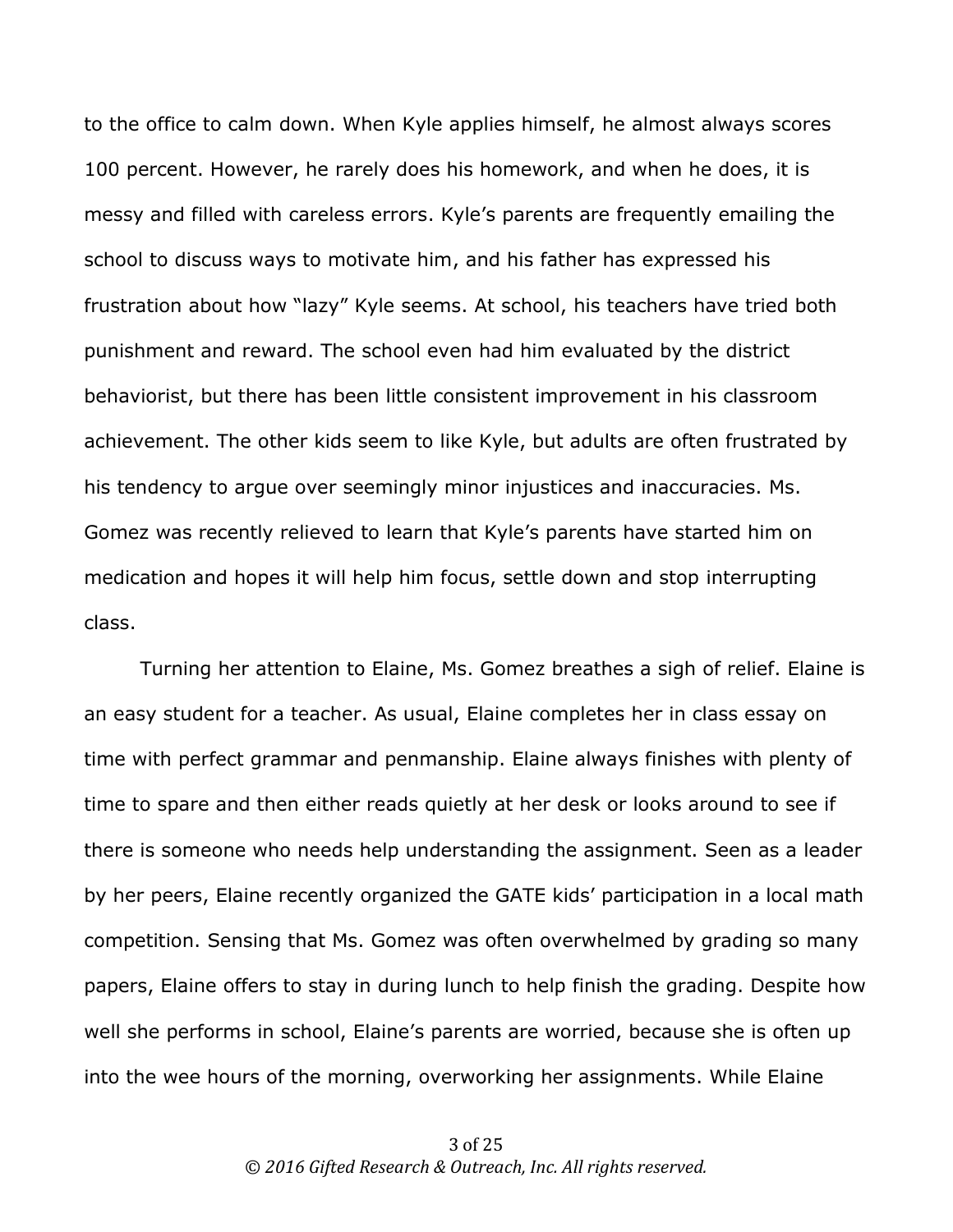never lets it show at school, she feels like a failure when she is unable to live up to her impossibly high self-imposed standards.

What Ms. Gomez and the other teachers at Oak Elementary School don't realize is that Max, Audrey, Elaine, and Kyle are all highly gifted. Like most people, they have little understanding of what giftedness really is and the many ways it affects an individual. While these examples of giftedness in the classroom are composites, the behaviors and issues they depict are very real.

### Defining Giftedness

There is no single definition of giftedness accepted by all professions, though it is usually measured in one of three ways: achievement (measures what a person "knows"), Intelligence Quotient, commonly called IQ (measures a person's ability to "understand" things as opposed to what they "know"), or talent (an outstanding ability or aptitude often used in reference to athletics and the arts). However, gifted individuals, as well as those who work with them, frequently describe giftedness in much broader terms. They note that giftedness is best conceptualized as how a person experiences and responds to the world. Gifted individuals experience, process and respond to the world in ways that are qualitatively different. It is important to note that GRO believes that the expression of giftedness in terms of eminence, achievement and success is highly individual. One does not have to be gifted to be high achieving, eminent or successful. Conversely, just because one is gifted does not mean that they will become high achieving, eminent or successful.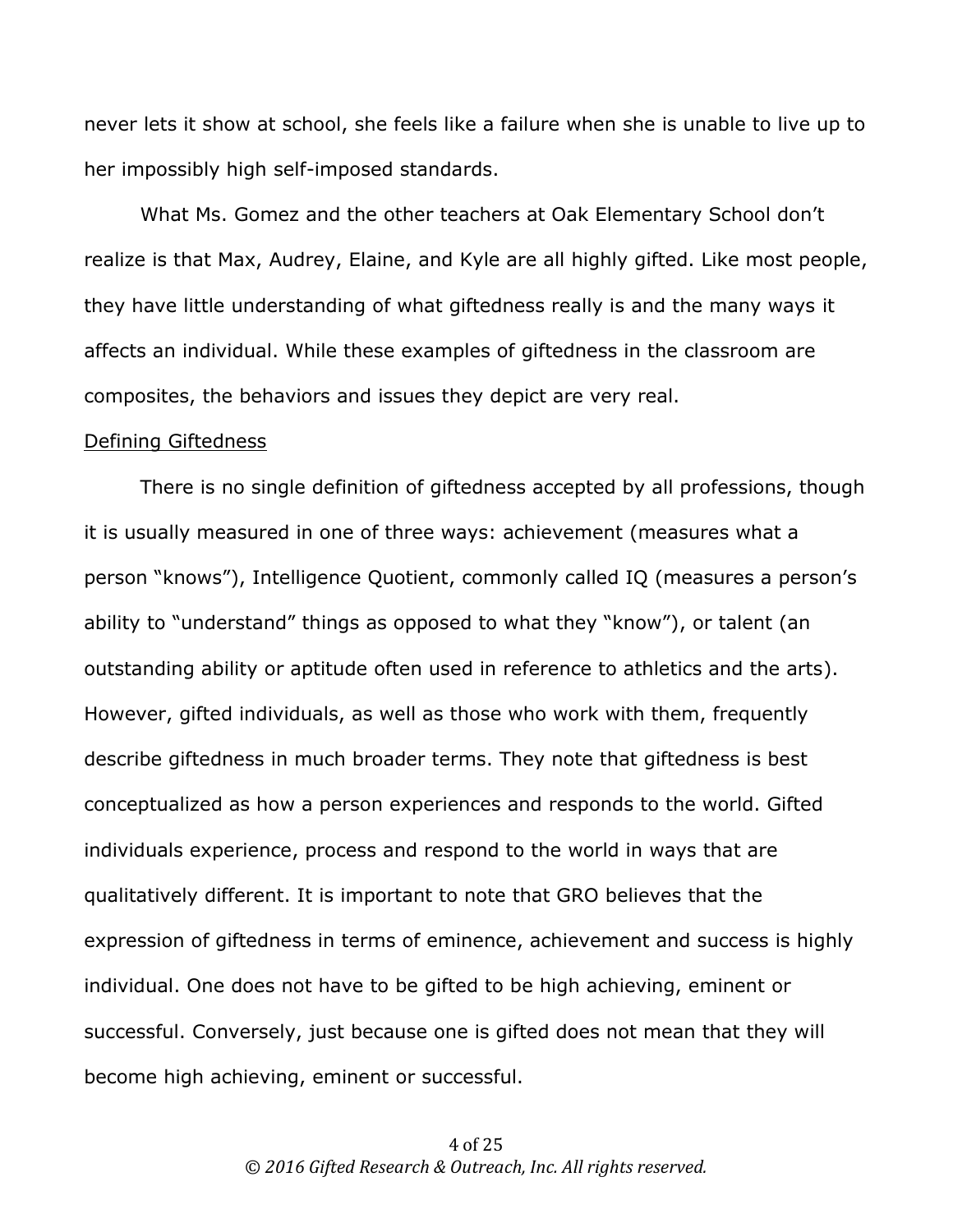As an organization, GRO favors the Columbus Group definition of giftedness:

"Giftedness is asynchronous development in which advanced cognitive abilities and heightened intensity combine to create inner experiences and awareness that are qualitatively different from the norm. This asynchrony increases with higher intellectual capacity. The uniqueness of the gifted renders them particularly vulnerable and requires modifications in parenting, teaching, and counseling in order for them to develop optimally."

It is important to note that while GRO uses the Columbus Group definition of giftedness, the majority of existing research on intelligence uses IQ. Specifically, IQ continues to be the most common measure of intelligence as a variable in scientific research. While we realize that IQ does not capture all gifted individuals, it provides a consistent scientific baseline for comparing differences across groups. Because of this, the studies reviewed represent an incomplete, but not inaccurate, representation of the gifted population. Specifically, the studies GRO reviewed used the following IQ assessment instruments: Raven Progressive Matrices, Wechsler Intelligence Scale for Children (WISC) Wechsler Adult Intelligence Scale (WAIS).

Those who work with gifted individuals often reference the work of Kazimierz Dabrowski, a Polish psychologist and psychiatrist who created the "Theory of Positive Disintegration." The gifted community has embraced a portion of his work because it provides a vocabulary and framework to describe experiences common among gifted individuals. Because of this, GRO felt it was important to provide a brief explanation of how Dabrowski's work is understood and utilized in the gifted community. While not specifically a theory of giftedness, two applications of his work frequently applied to the study of giftedness are the concept of positive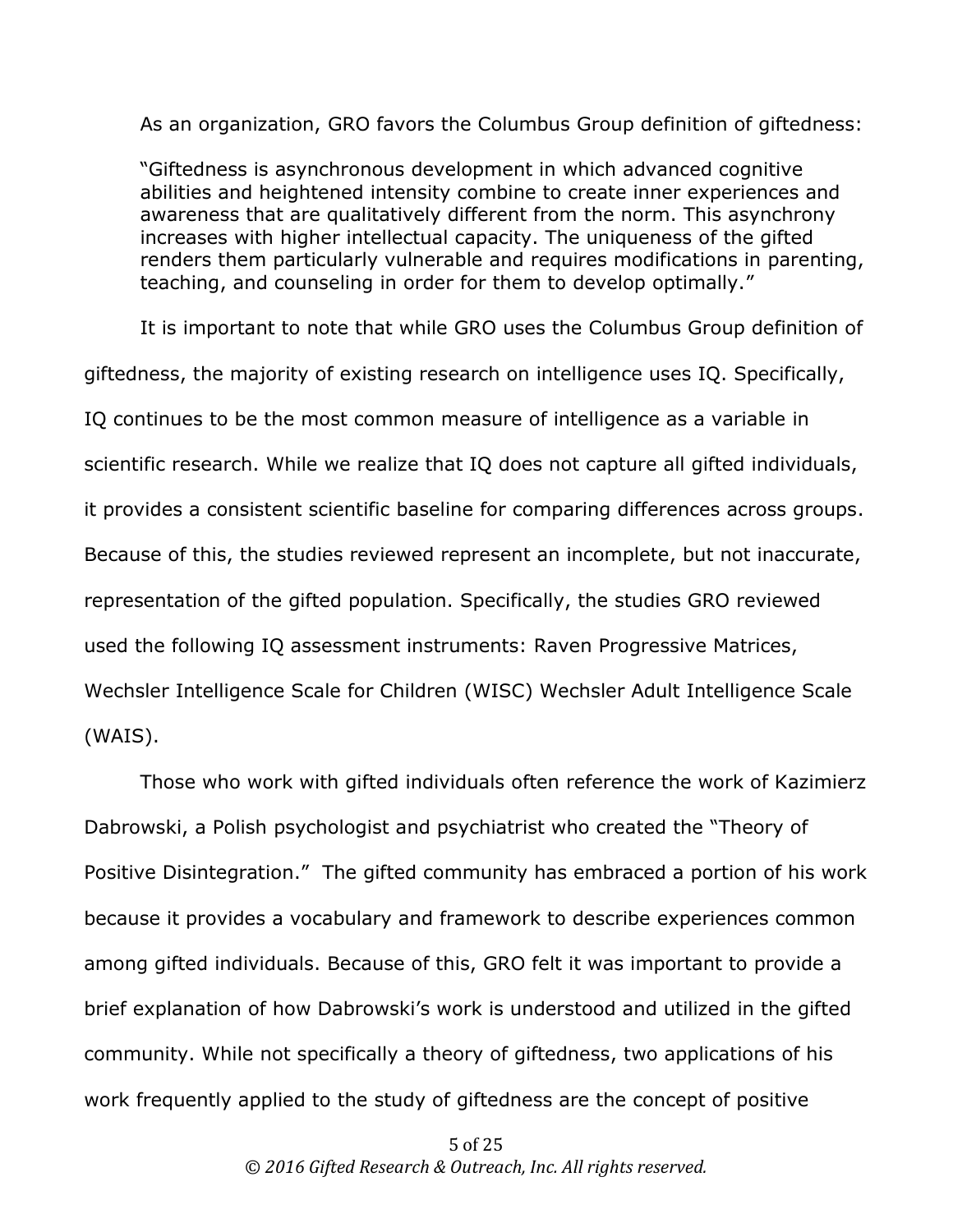disintegration and his observations of what are commonly referred to today as over-excitabilities (OEs).

Largely unknown in the fields of education and mental health, Dabrowski's Theory of Positive Disintegration (TPD) (Dabrowski 1964, 1967, 1970, 1972), refers to the idea that one needs to become disillusioned with their current level of psychological development in order to reach and reintegrate at a higher level. While the theory of positive disintegration is far too complex to be included in this article, it is important to note that many gifted individuals report having early and significant "existential crises".

Dabrowski's observation and documentation of the OEs provides vocabulary that many find to be the best description of the gifted experience. Specifically, an over-excitability is "an innate tendency to respond in an intensified manner to various forms of stimuli, both external and internal" (Piechowski, 1979, 1999). Essentially, this means a person has a stronger reaction than normal for a longer period of time to a stimulus that may be small or imperceptible to others. Dabrowski noted five areas of increased sensitivities that appeared to be more prevalent in individuals with "superior abilities" (higher intellectual capacity). The five OEs are: Psychomotor OE, Sensual OE, Intellectual OE, Emotional OE, and Imaginational OE.

• *Psychomotor OE* is best described by an enhanced excitability of motor function. These are the children that are constantly active, have high energy levels, speak rapidly, need vigorous physical activity and have the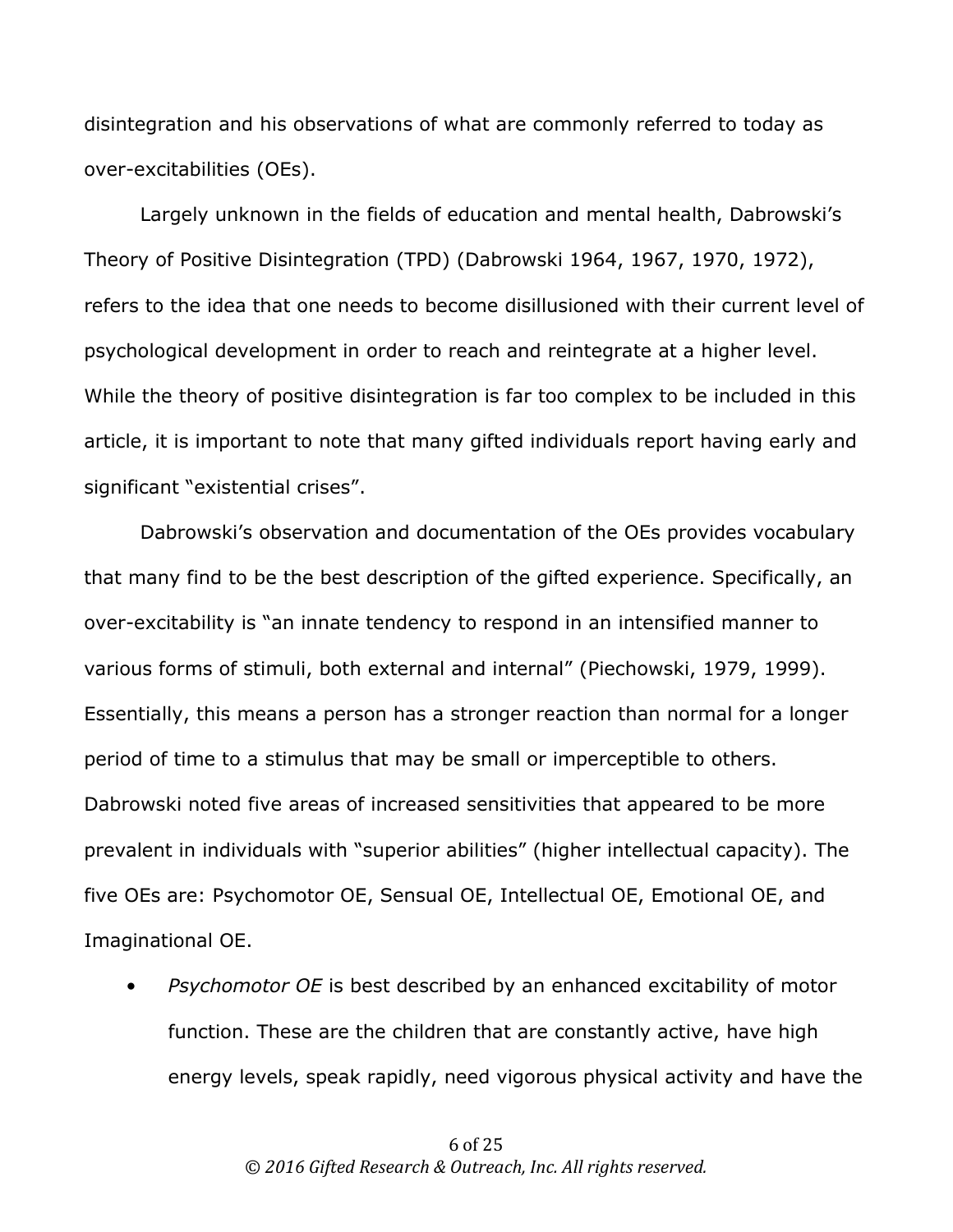desire for constant action (Dabrowski & Piechowski, 1977; Piechowski, 1979, 1991).

- *Sensual OE* is described as an elevated experience of sensory input originating from hearing, smell, touch, taste, and sight that can be enjoyable or painful (Dabrowski & Piechowski, 1977; Piechowski, 1979, 1991).
- *Intellectual OE* is marked by a prominent desire to gain knowledge, search for and understand the truth and to analyze and synthesize information (Dabrowski & Piechowski, 1977; Piechowski, 1979, 1991).
- *Emotional OE* is displayed by increased intense feelings, the ability for complex emotions, a strong ability for empathy and deep emotional expression (Piechowski, 1991).
- *Imaginational OE* is described as enhanced imaginational play and the creation of worlds where fantasy and reality blend, have imaginary friends and are dreamers (Dabrowski & Piechowski, 1977; Piechowski, 1979, 1991).

In the initial phase of its literature review, GRO focused on understanding the gifted brain. Neuroscience research supports the belief that gifted individuals have increased intellectual, emotional, sensory and motor processing capacity. This article explains the differences in brain physiology and activity that might account for gifted intensities and behaviors, as well as provides insight into how gifted individuals experience the world.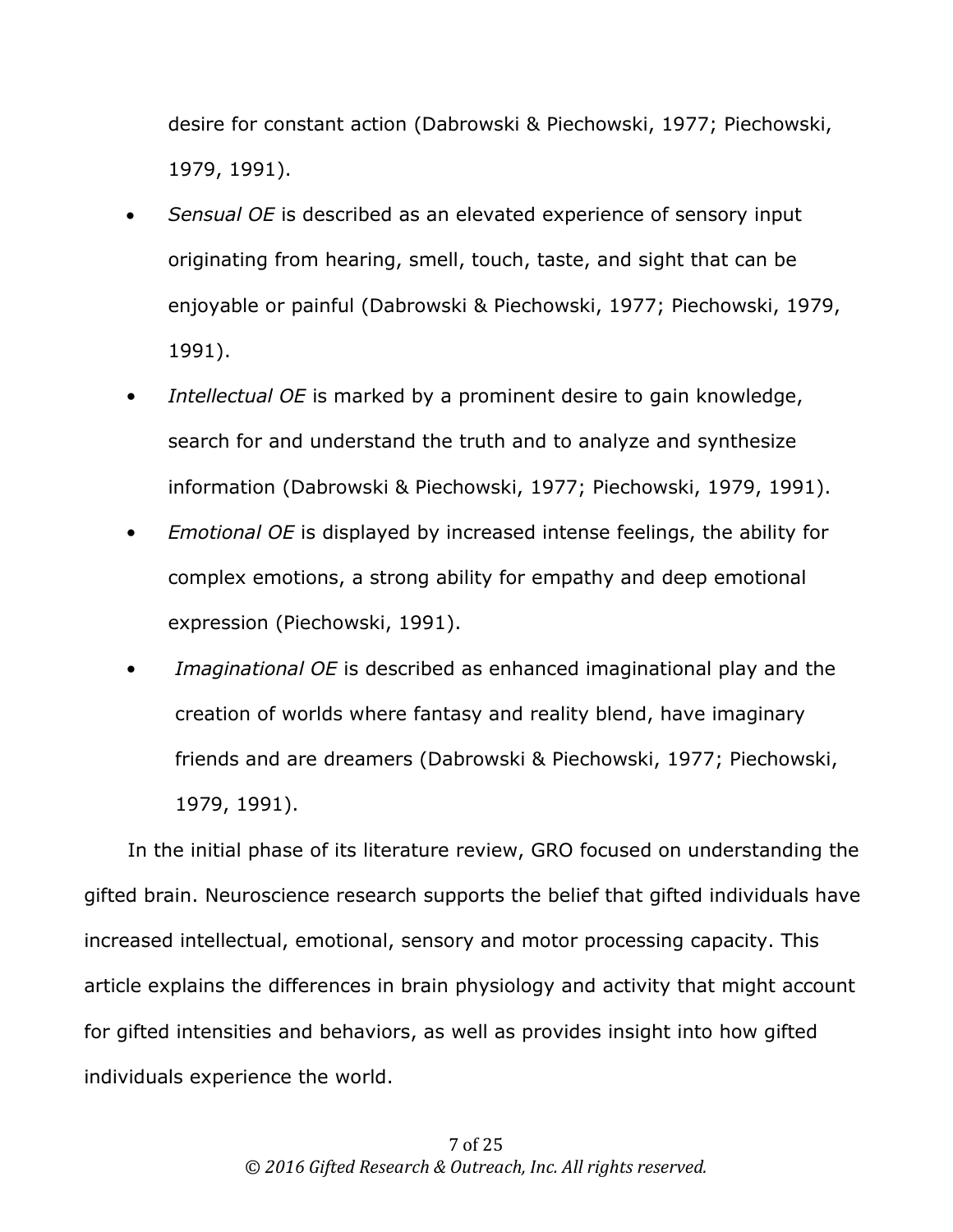### Neuroscience of the Gifted Brain

The neuroanatomy of gifted individuals differs from that of the general population in six ways that play a critical role in their heightened experiences. Specifically, existing research indicates that gifted individuals have:

1. Increased regional brain volumes.

- 2. Greater connectivity across brain regions.
- 3. Brains that operate more efficiently.
- 4. Greater sensory sensitivity.
- 5. Expanded brain areas dedicated to emotional intelligence.
- 6. Expanded brain areas that respond more actively to challenges.

Individuals with higher IQ have increased grey matter volume in various regions of the brain. Grey matter is the part of the brain used to compute information and it is what the cortex is composed of. The regions with increased volume include the frontal lobes (complex decision making and hypothesis testing), temporal lobes (auditory processing and language interpretation), parietal lobes (taste, temperature, touch sensation), and occipital lobes (visual information). These increased regional brain volumes may account for the ability of gifted individuals to make decisions quickly, especially decisions involving large volumes of information. The increase may also explain the greater sensitivity to sensory stimuli noted by many in the gifted population.

Many researchers over the years have tried to explain giftedness as having a "big brain." This approach to intelligence is overly simplistic and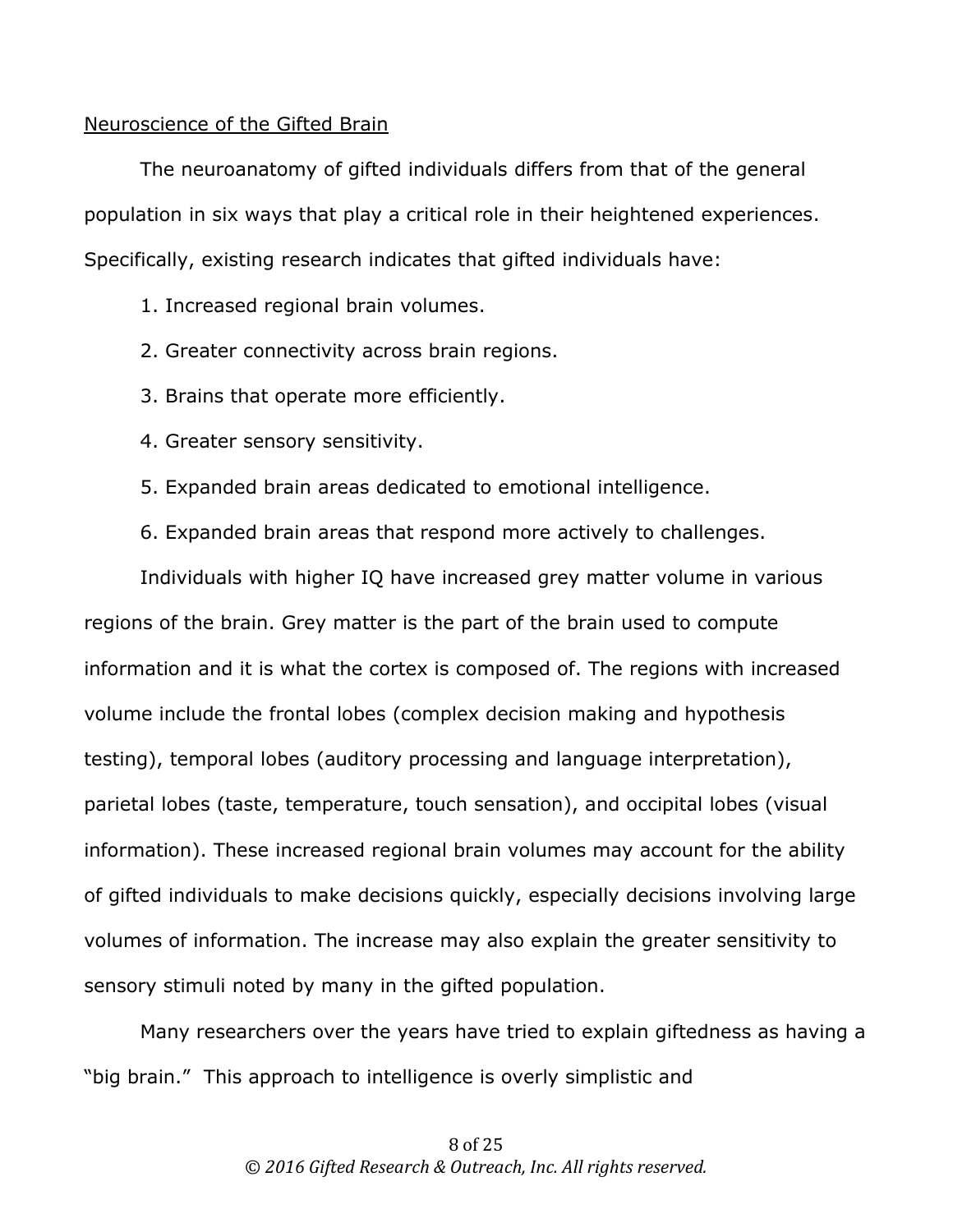inaccurate. Twenty-eight regions of the brain are known to be involved in intelligence. It is the collective of these networks and their functioning that differ from one individual to another. We often use the phrases "left brain" or "right brain" to describe scientific or artistic tendencies of individuals, but in fact, it is the complex interaction of brain networks that allows individuals to solve problems and navigate through the world. Although this neurodiversity exists across the intelligence spectrum, it may provide particular insight into gifted asynchronous development.

Connectivity in the brain is analogous to a freeway system and is aptly referred to as the information highway. White matter tracts relay information across the brain to different regions and are critical to processing speed and information transfer. Gifted individuals have increased white matter tracts compared to the general population. Having greater connectivity could explain increased processing speed in the gifted population. Conversely, the increased white matter tracts seen in high IQ individuals could also be related to a decrease in processing speed due to the abundance of networks used for processing information. This may explain why some gifted children take longer than their classmates to complete schoolwork. Like a traffic jam, when many cars from multiple freeways converge at rush hour, the gifted brain is flooded with alternative ideas making it difficult to respond with a simple answer in a timely manner. The relationship between white matter connections and information processing speed, faster or slower, is not yet fully understood.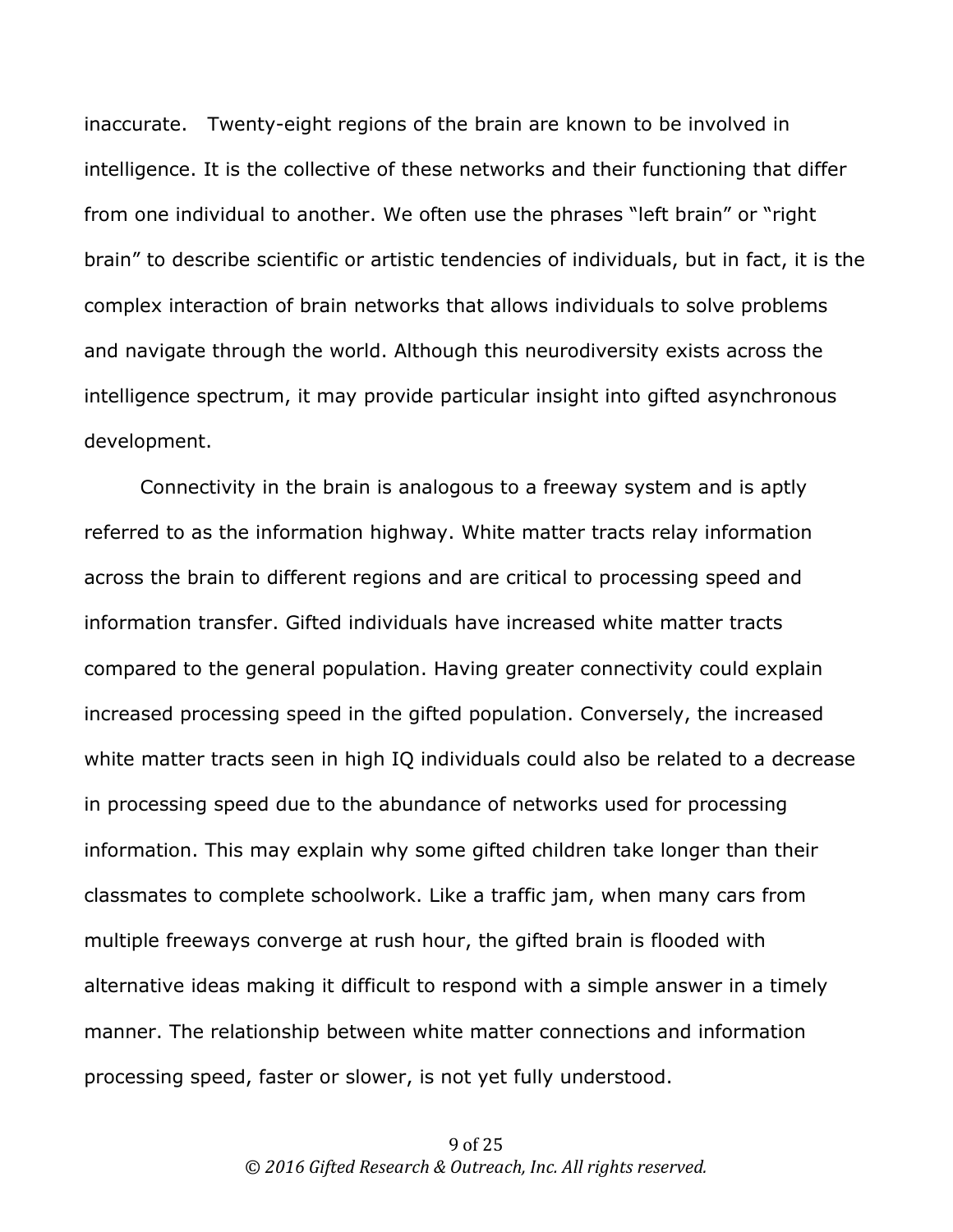Gifted children need fewer repetitions when learning a new task. In school, most students need eight to ten repetitions to acquire mastery, but gifted students often need only one to two. This is thought to be related to greater neural efficiency. One measure of neural efficiency is glucose utilization. Higher IQ subjects were shown to utilized less glucose once they had mastered a task. Researchers have interpreted this to mean that intelligence can be measured by how efficiently the brain works as compared to how hard the brain works. This also means that gifted children are not operating at their full potential once they have mastered a task, and may explain why they are often resistant to repetitive school work.

The brains of gifted children respond more intensely to sound, both in the amplitude and duration, than the brains of the general population. While the study was limited to auditory response, gifted children have been observed to have increased sensitivity to all types of sensory input including touch, taste, smell, hearing and vision. This intensified sensory response can be experienced as either pleasurable or painful. For example, these are the individuals who especially enjoy fine food since they have a heightened ability to identify the subtle differences in texture and flavor. On the contrary, others with enhanced sensibilities may find flavors to be too strong or textures unpalatable, responding with discomfort or even disgust.

The brain areas essential for processing emotional information are expanded in gifted individuals. The expansion and enhanced connectivity of the anterior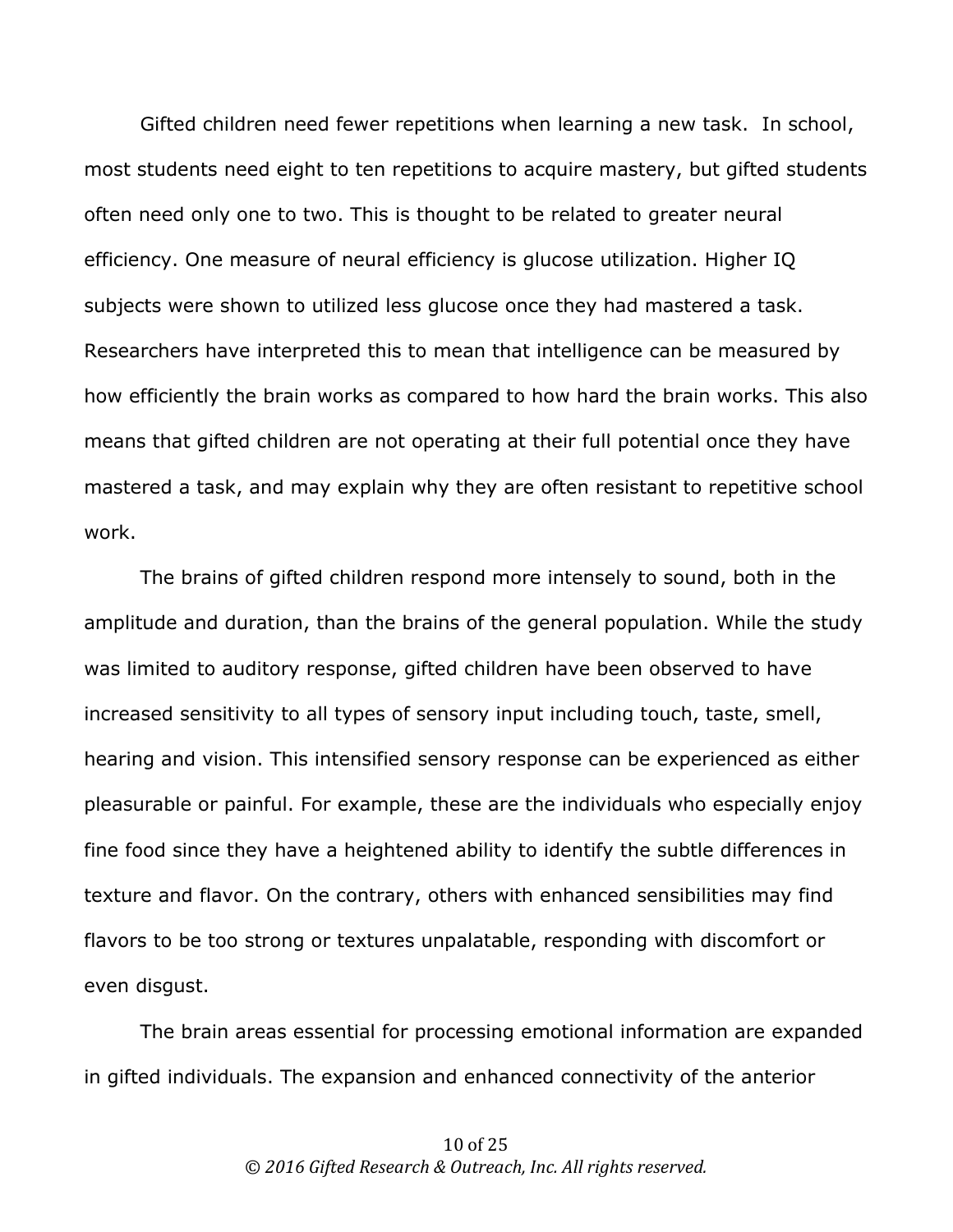cingulate cortex (ACC) and frontal cortex (FC) could account for the intense drive to satisfy intellectual curiosity. This expansion and greater connectivity may also explain why gifted individuals seem to use emotional information differently, in that emotional information permeates all areas of intellectual functioning. It may also explain the frequency with which high IQ individuals experience heightened emotional responses including depression and anxiety. In other words, both drive and anxiety might be hardwired.

Brain functioning accelerates with intellectual challenge in gifted individuals. Mathematically gifted adolescents have larger areas of the brain that are responsible for executive function (right ACC), interpretation of sensory information (left parietal lobe), and motor function (left premotor area). Additionally, they show an increased number of white matter tracts that connect frontal regions with the basal ganglia (the part of the brain that is highly sensitive to reward and decision making) and parietal regions, (which account for increased fluid reasoning, working memory, and creativity). This means that gifted students have brains that may be larger in areas that are involved in managing information more efficiently. Significantly, the gifted brain is further activated when presented with increased challenge. It is not the just the size or the activation but rather the ability of the brain to utilize these parts in qualitatively unique and more complex ways that ultimately account for the differences seen in approaches to challenge and problem solving.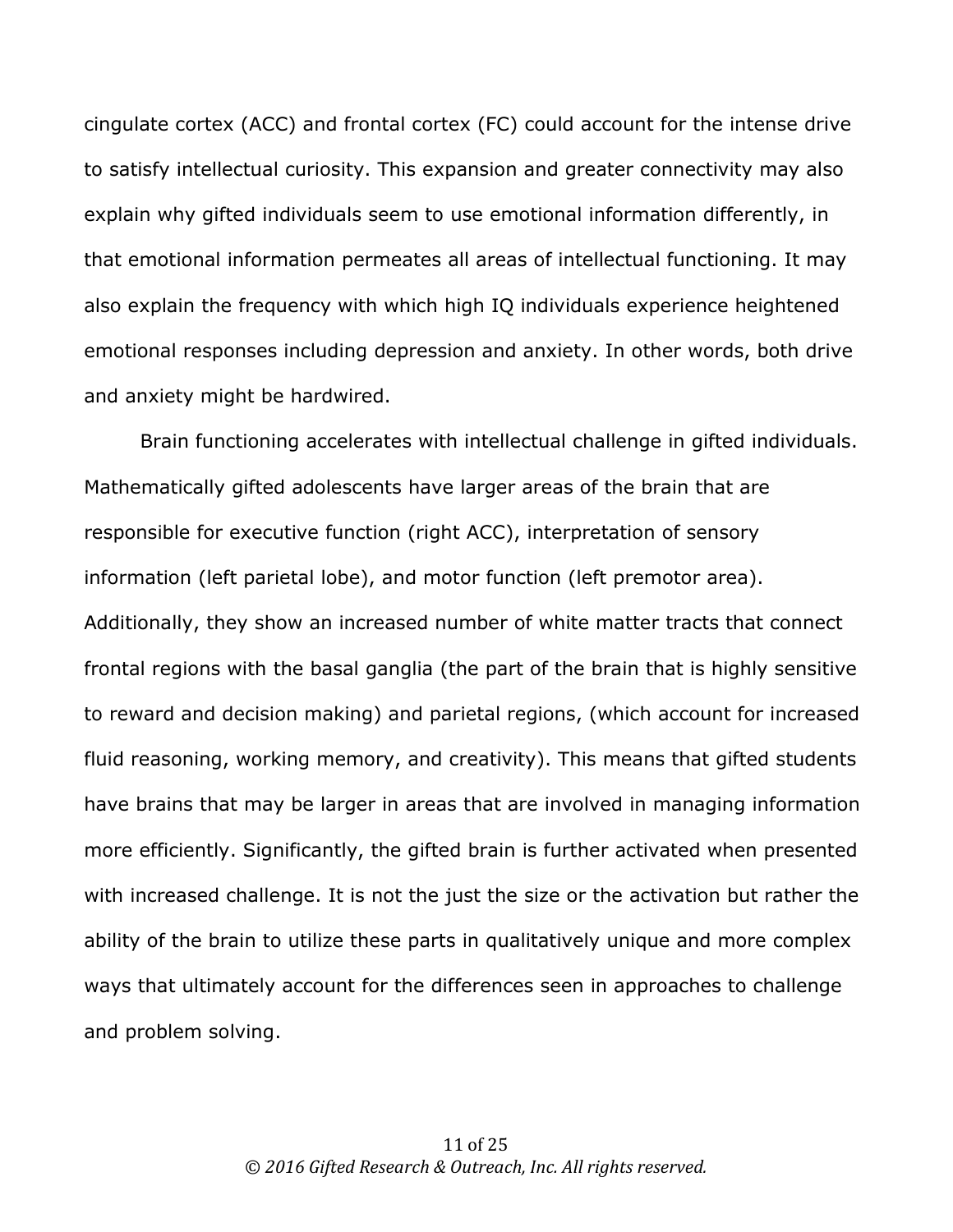When presented with increased challenge, the gifted brain exhibits greater bilateral brain activation than the general population. The greater activation with greater challenge, described as the brain in a peak state, could be likened to what is thought of as the experience of being in the state of "flow," and may explain the "rage to learn" which is almost universally considered to be a hallmark of giftedness.

While gifted children require challenge to perform at their optimal level, we must be aware that "challenge" is in the eye of the beholder. These students need to be challenged not based on age, grade or test scores, but based on work that allows each individual to operate at a high level of intellectual functioning. When gifted students are given adequate intellectual challenge and support, many of their "emotional" and behavior challenges are lessened if not eliminated.

## The Human Impact

Remember our children in the classroom? Here are examples of potential outcomes when gifted children's needs are met, are misdiagnosed, incorrectly medicated, and are strictly focused on achievement.

Max's parents decided to pull Max out of school before he entered seventh grade. They were fortunate to have found resources to help them better understand the emotional aspects of giftedness, and while they were terrified to homeschool, they felt it was better than watching Max lose his love of learning and become emotionally damaged from being ostracized by his classmates. While they knew Max was "smart," they were astounded by the rate and depth at which Max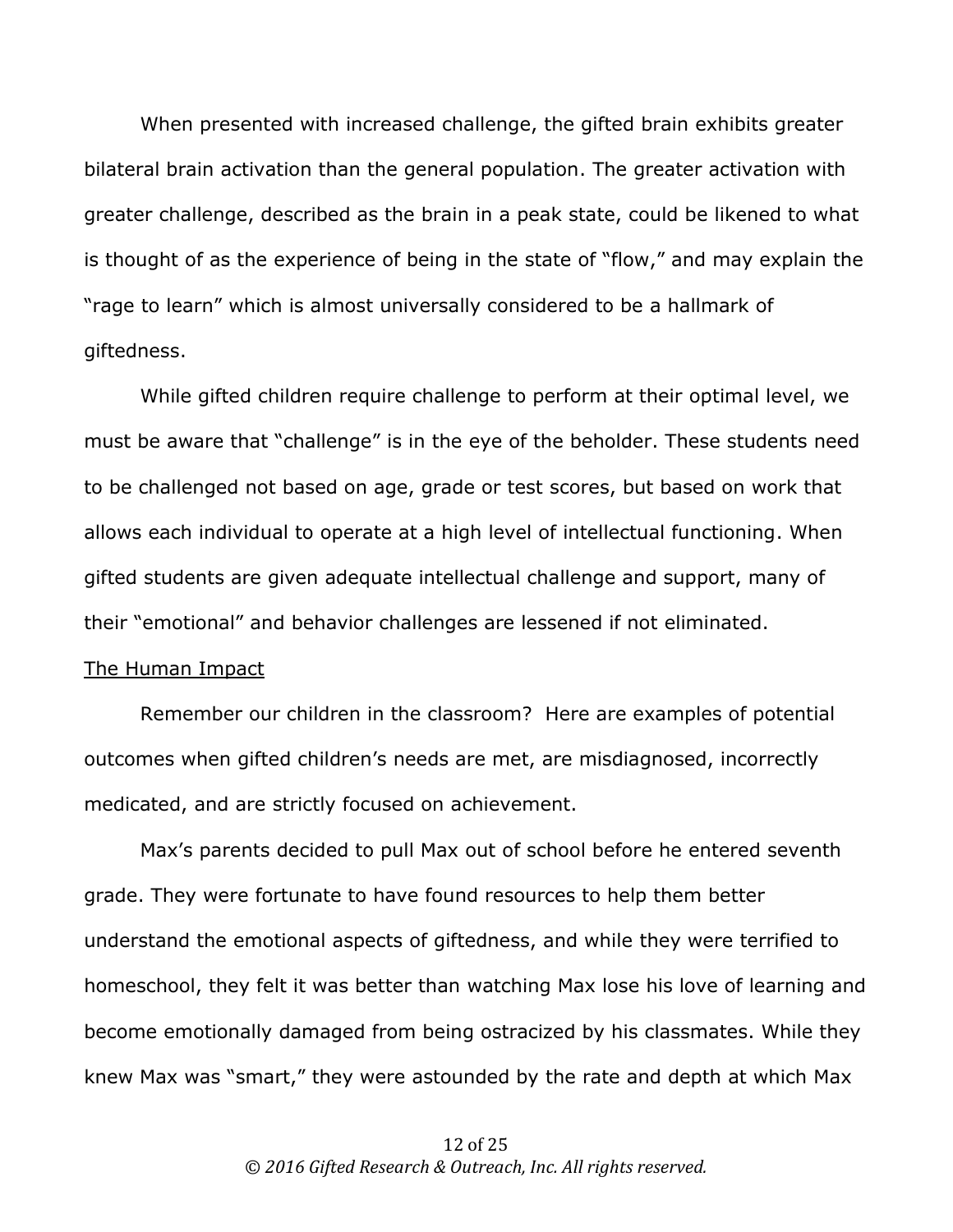mastered material when he was allowed to self-pace. The insatiable hunger for knowledge he had when he entered kindergarten returned, and he completed six years of education in just two years. Max entered a university full-time at the age of fourteen, and for the first time in his life developed the confidence and friendships that come with finding true peers. Today Max runs his own biotechnology company and is married to a woman he met in his doctoral program. For Max, self-pacing and acceleration, done in a thoughtful and comprehensive manner, had positive social, emotional and professional outcomes. Ms. Gomez's fears that he would never fit in were unfounded, he just needed to find his social, emotional and educational tribe.

Audrey's path was more difficult. Both her parents worked hard to support not only her and her three other siblings, but also an ailing extended family member. Her parents had not had the opportunity to pursue higher education, but were doing everything in their power to afford their daughter the opportunity they missed. They were at a loss to understand why Audrey, who was obviously so intelligent, was also so unhappy and seemed to struggle more and more as she progressed through school. Even though all of her teachers agreed she was brilliant, Audrey never qualified for the gifted program at her school because her grades reflected her struggle to complete her work on time. Conversely, because her intelligence allowed her to compensate, she was able to pass her classes and thus was also never tested for learning issues. Audrey's frustration grew to anxiety, and in the eleventh grade, she had a nervous breakdown. While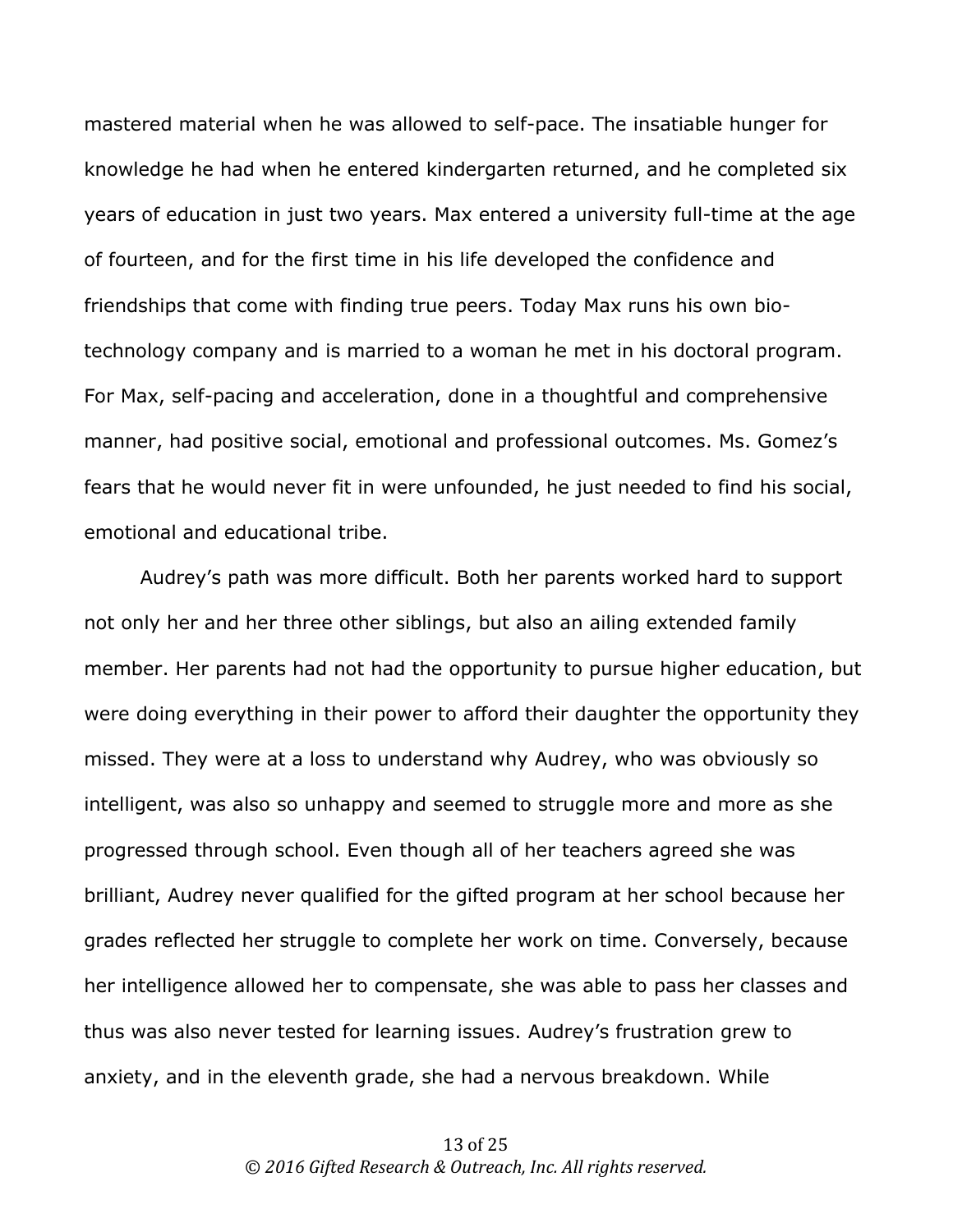hospitalized, she was given a complete neuro-psych examination, which revealed dyslexia as well as low processing speed, compared to her very high intelligence. Armed with knowledge about how to support Audrey, her parents were able to help Audrey regain her confidence and she became the first person in her family to attend college. While it took her longer to finish her degree, due to her need to both work and carry a lighter course load, Audrey graduated with a dual degree in art and engineering and is loving her career at a cutting-edge company designing robotic assistance devices for the elderly. Audrey's experience as a twice exceptional student (children who are both gifted and have learning challenges) exemplifies how the needs of gifted/twice exceptional students from lower socioeconomic levels can often be overlooked, misunderstood, and mis-diagnosed due to the lack of accurate awareness of the complexities of giftedness.

Worried and perplexed, Kyle's parents took him to multiple therapists and specialists trying to figure out why he did not, or could not, perform like his peers despite his obvious ability to do so. Therapist after therapist, medication after medication, Kyle remained determined to do things his way, and little changed except his parents' bank account. Then, after years of being told he wasn't trying hard enough, Kyle stopped trying all together and turned to drugs to dull his existence in the world. Kyle's parents were both surprised and pleased when he took a couple of free on-line college courses in statistics and economics. What they didn't know was that Kyle used this knowledge to set up his own highly innovative system of counting cards. Kyle was eventually arrested in a casino and his parents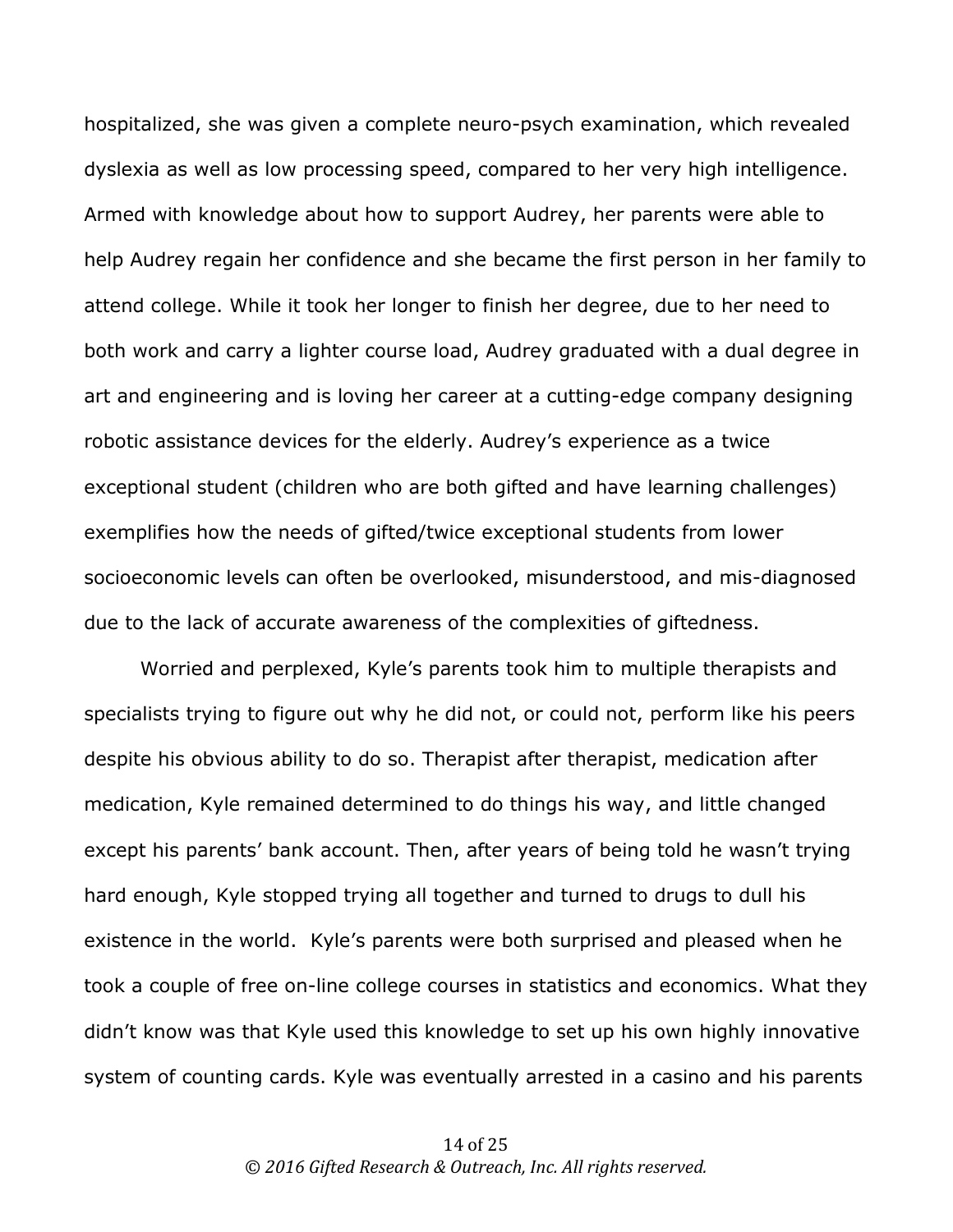were shocked to find that he had an anonymous bank account overseas. At that point, his parents finally discovered a therapist who understood giftedness. The therapist helped Kyle deal with the intensity of his feelings, and both the upside and downside of feeling so different. Kyle still struggles to find friends but is at peace with himself and how he fits in the world. Despite his never attending college, several companies have tried to recruit Kyle because of his incredibly innovative mind, but he is content to make a decent living playing fantasy sports online. He still lives at home, attends an online university, and spends his days tinkering, programming, and watching YouTube videos and TED talks on a wide variety of technology topics. Kyle's story teaches us that gifted individuals can be autonomous and strong willed. They are unlikely to conform to societies expectations, and continued pressure to force them to conform, will not only prove futile but can result in emotional damage.

By eighth grade, high-achieving Elaine was suffering from severe anxiety caused by her perfectionism. Her parents and educators had no idea that she was wracked with insomnia and fears of never measuring up. Elaine often felt alone, isolated, and like fraud. Her physical and mental health suffered. Formerly a leader in her schools gifted program, she began to withdraw from academic challenge and adopted a persona that hid her intelligence from her classmates. At home however, she remained passionate about subjects well beyond her years. Her parents sought help from a local psychologist that specialized in gifted children. With this support, Elaine excelled in all her AP classes and standardized testing,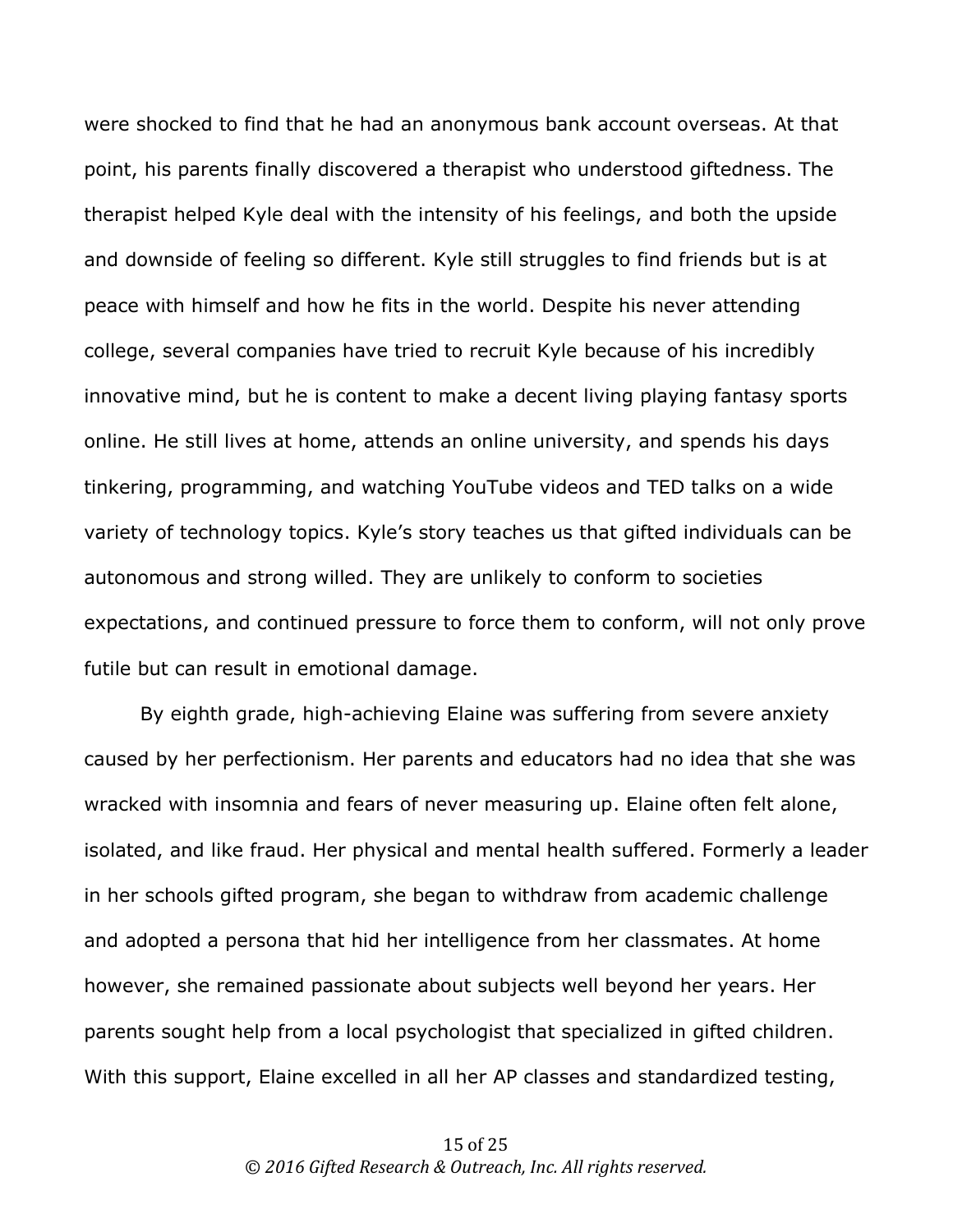while managing her anxiety and perfectionism. She enrolled at an Ivy League university in another state, but without the continued support of her family and therapist, her old feelings and symptoms resurfaced, causing her to withdraw from school at the end of the first semester. Eventually, Elaine completed an undergraduate degree with honors in psychology and attend graduate school. She works helping other gifted individuals manage anxiety and emotional intensity. Elaine is the quintessential gifted girl, but like Kyle, was burdened by societies' confusion of giftedness being the same as high achievement. High achievement is not a measure of intelligence nor is it a measure of emotional well-being.

Forty-two years ago, the Department of Education commissioned the first report to Congress on Gifted Children, the Marland Report, which noted:

"Gifted Children can suffer psychological damage and permanent impairment of their abilities to function well which is equal to or greater than the similar deprivation suffered by any other population with special needs served by the Office of Education."

In spite of this report and many other studies implicating the psychological and physiological impact of giftedness, the majority of the medical and psychological communities are not aware of how intellectual giftedness impacts a person's overall health and well-being. GRO believes that much of this is due to the fact that America continues to limit the concept of giftedness to achievement in education. Until giftedness is recognized and understood as the whole person experience it is, the medical and psychological communities will continue to mistakenly misdiagnose and mis-medicate these individuals.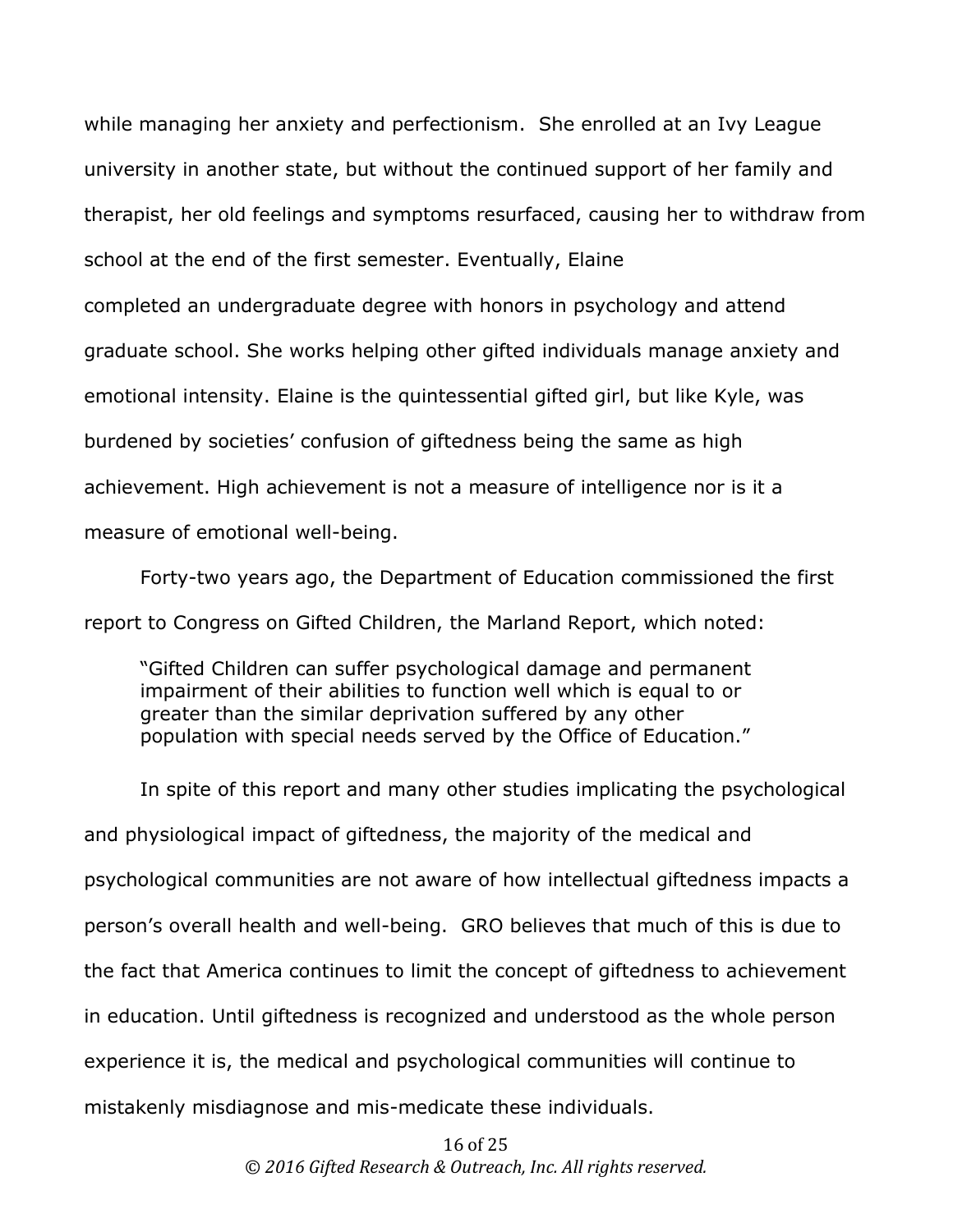GRO is committed to studying giftedness from a multi-disciplinary perspective to better understand the physiological and psychological differences in gifted individuals and how these differences affect all facets of their lives. By contributing to the growing body of knowledge on human neurodiversity, GRO's integrative whole body approach will provide an understanding of the broad range of human physiology as well as the depths of the human mind. Though much study has been devoted to understanding individuals possessing developmental delays, far less research has been done on the physiological and psychological impact of giftedness. GRO believes that without understanding the outliers on both sides of the bell curve of intelligence, the full range of neurodiversity cannot be understood.

#### **Conclusion**

In an era where society rushes to "fix" every response and behavior that does not fall within a narrow range of "normal," we are doing a grave disservice to all populations outside the norm. The movement of neurodiversity is providing insight and understanding of outlier populations. It is imperative and long overdue for us to understand the differences in physiology of the outlier population known as gifted. GRO believes this understanding is necessary so that we do not continue to pathologize behavior attributable to giftedness and mistakenly prescribe treatments that could undermine the physical and psychological development essential to a gifted individual's ability to live a complete and meaningful life.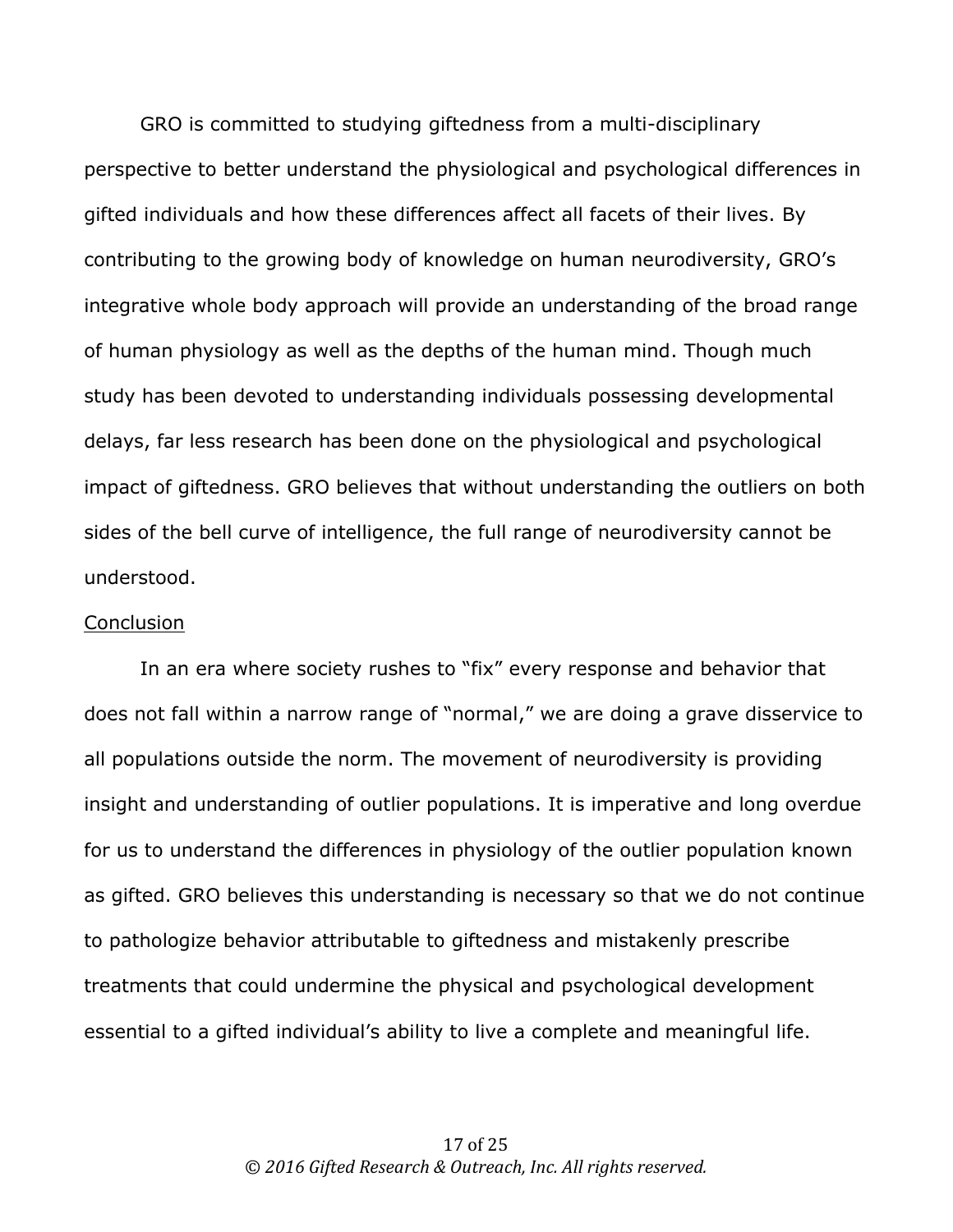### **References**

Bernhardt BC, Singer T. The neural basis of empathy. Annu Rev Neurosci.2012;35:1-23. doi: 10.1146/annurev-neuro-062111-150536. Review. PubMed PMID: 22715878.

Colom R, Jung RE, Haier RJ. Distributed brain sites for the g-factor of intelligence. *Neuroimage*. 2006 Jul 1;31(3):1359-65. Epub 2006 Mar 2. PubMed PMID: 16513370.

Colom R, Karama S, Jung RE, Haier RJ. Human intelligence and brain networks. *Dialogues Clin Neurosci*. 2010;12(4):489-501. Review. PubMed PMID: 21319494; PubMed Central PMCID: PMC3181994.

Colom R, Burgaleta M, Román FJ, Karama S, Alvarez-Linera J, Abad FJ, Martínez K, Quiroga MÁ, Haier RJ. Neuroanatomic overlap between intelligence and cognitive factors: morphometry methods provide support for the key role of the frontal lobes. *Neuroimage*. 2013 May 15;72:143-52. doi:

10.1016/j.neuroimage.2013.01.032. Epub 2013 Jan 26. PubMed PMID: 23357078.

Colom R, Haier RJ, Head K, Álvarez-Linera J, Quiroga MA, Shih PC, Jung RE, Gray matter correlates of fluid, crystallized, and spatial intelligence: Testing the P-FIT model, Intelligence 37 (2009) 124–135

18 of 25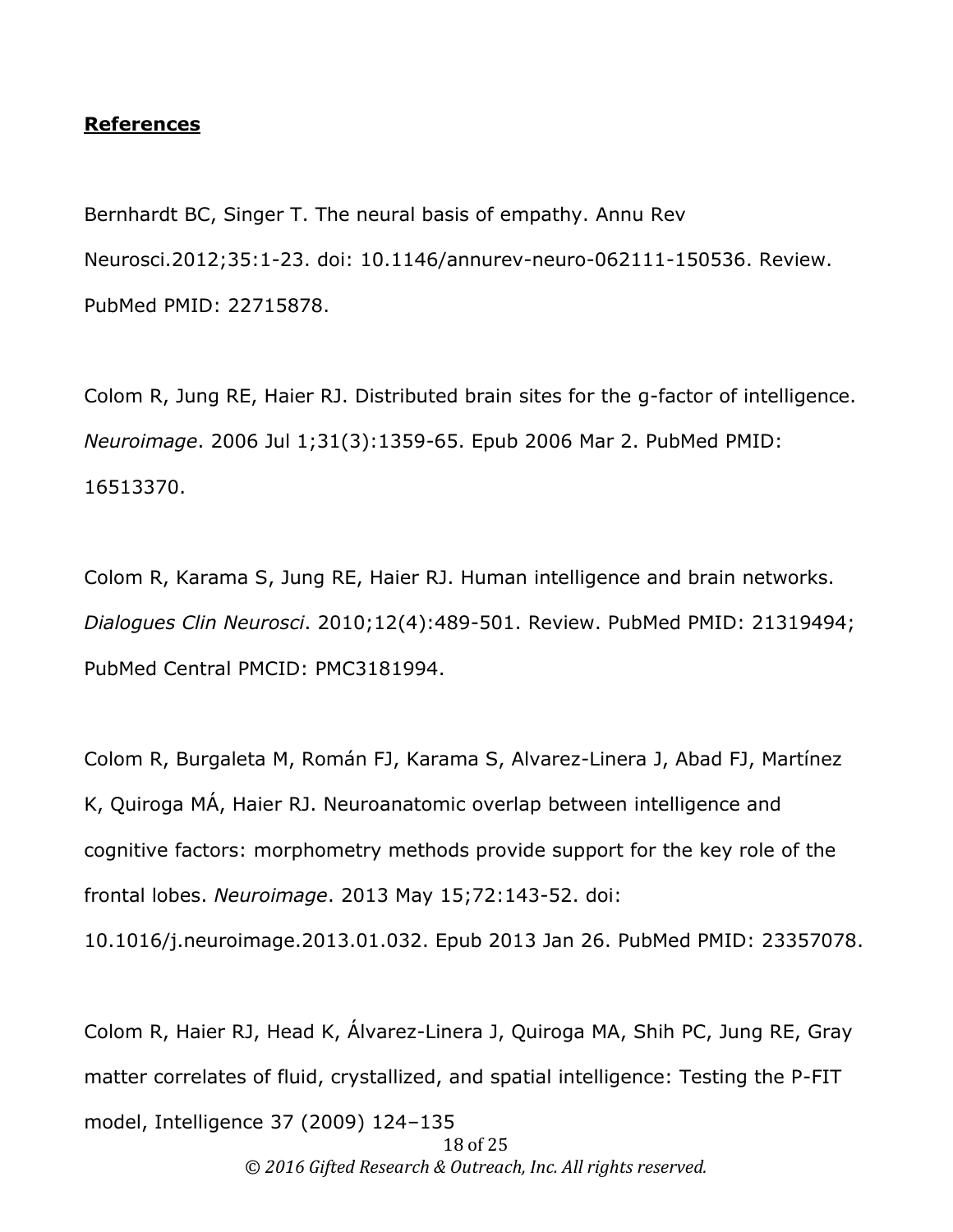Dabrowski K. [Higher emotions and objectivity in evaluation]. *Ann Med Psychol (Paris).* 1969 Dec;2(5):589-613. French. PubMed PMID: 5374913.

Dabrowski K. [On positive disintegration. An outline of the theory concerning the psychological development of man through unbalanced states, nervous states, neuroses and psychoses]. *Ann Med Psychol (Paris)*. 1959 Nov;117(2):643-68. French. PubMed PMID: 13813649.

Dabrowski K. [The principal dynamisms of disintegration at multiple levels].*Ann Med Psychol (Paris).* 1961 Feb;119(1):225-34. French. PubMed PMID: 13719256.

Dabrowski K. [Remarks on typology based on the theory of positive disintegration]. *Ann Med Psychol (Paris).* 1960 Oct;118(2):401-6. French. PubMed PMID: 13719255.

Dabrowski, K. (1972). *Psychoneurosis is not an illness*. London: Gryf. (Out of print)

Dabrowski, K & Piechowski, M.M. (1977). *Theory of levels of emotional development*.

19 of 25 © *2016 Gifted Research & Outreach, Inc. All rights reserved.* Desco M, Navas-Sanchez FJ, Sanchez-González J, Reig S, Robles O, Franco C,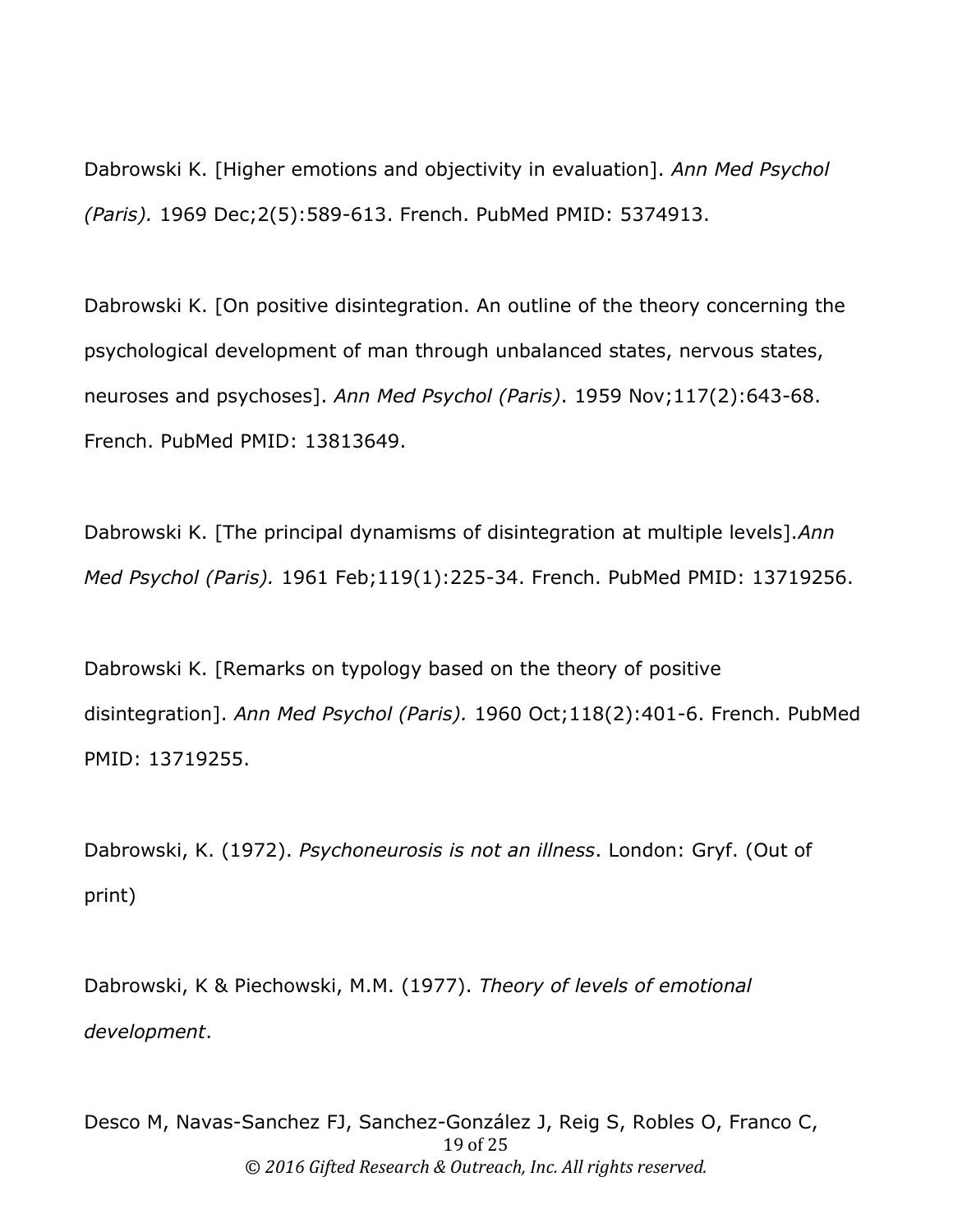Guzmán-De-Villoria JA, García-Barreno P, Arango C. Mathematically gifted adolescents use more extensive and more bilateral areas of the fronto-parietal network than controls during executive functioning and fluid reasoning tasks. *Neuroimage*. 2011 Jul 1;57(1):281-92. doi: 10.1016/j.neuroimage.2011.03.063. Epub 2011 Apr 1. PubMed PMID: 21463696.

Gere DR, Capps SC, Mitchell DW, Grubbs E. Sensory sensitivities of gifted children. *Am J Occup Ther*. 2009 May-Jun;63(3):288-95; discussion 296-300. PubMed PMID: 19522137.

Haier RJ, Jung RE, Yeo RA, Head K, Alkire MT. Structural brain variation and general intelligence. *Neuroimage*. 2004 Sep;23(1):425-33. PubMed PMID: 15325390.

Haier RJ, Siegel BV Jr, MacLachlan A, Soderling E, Lottenberg S, Buchsbaum MS. Regional glucose metabolic changes after learning a complex visuospatial/motor task: a positron emission tomographic study. *Brain Res*. 1992 Jan 20;570(1- 2):134-43. PubMed PMID: 1617405.

Haier RJ, Schroeder DH, Tang C, Head K, Colom R. Gray matter correlates of cognitive ability tests used for vocational guidance*. BMC Res Notes*. 2010 Jul 22;3:206. doi: 10.1186/1756-05003-206. PubMed PMID: 20649948; PubMed Central PMCID: PMC2917438.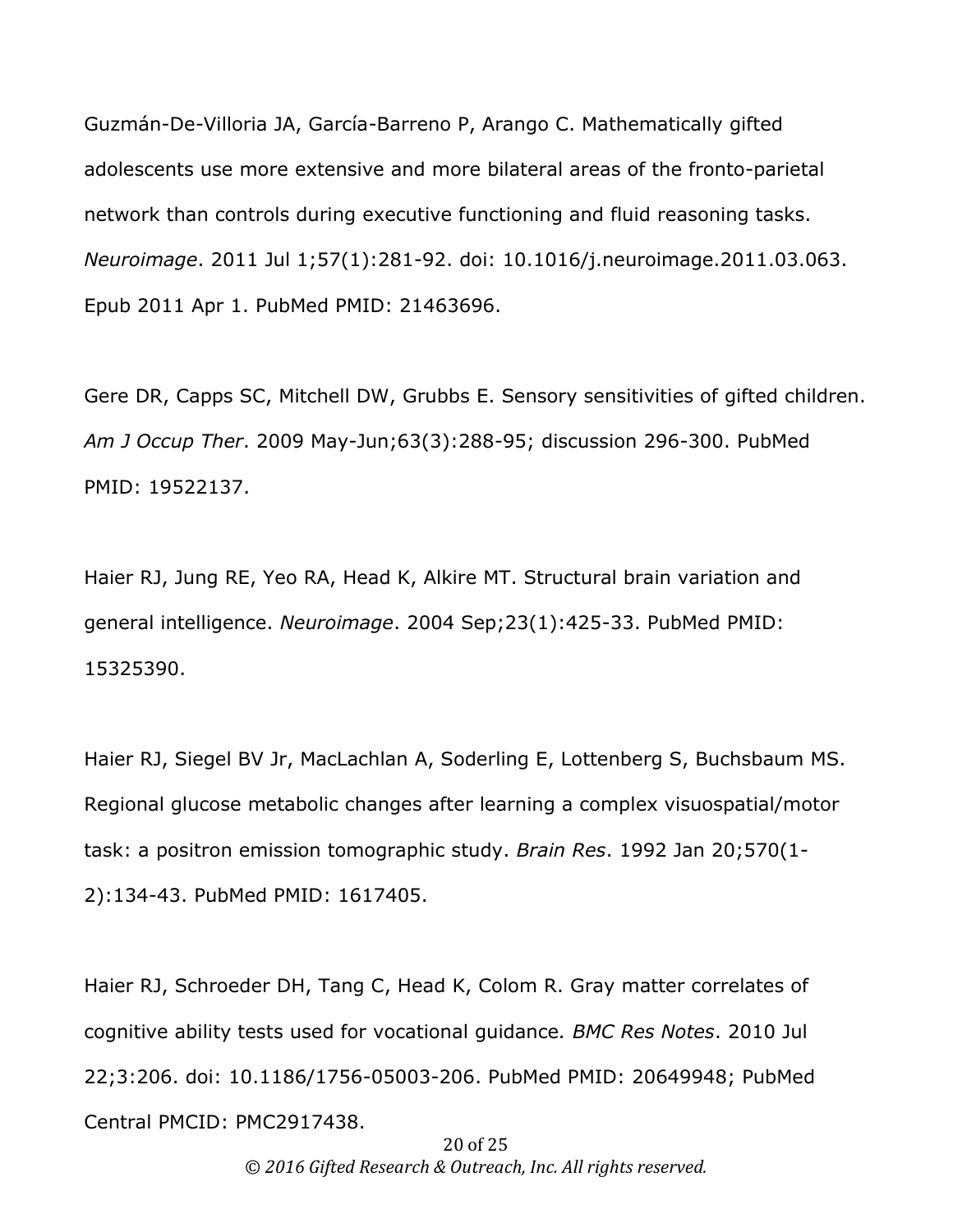Jung RE, Haier RJ. The Parieto-Frontal Integration Theory (P-FIT) of intelligence: converging neuroimaging evidence. *Behav Brain Sci*. 2007 Apr;30(2):135-54; discussion 154-87. Epub 2007 Jul 26. Review. PubMed PMID: 17655784.

Lee KH, Choi YY, Gray JR, Cho SH, Chae JH, Lee S, Kim K. Neural correlates of superior intelligence: stronger recruitment of posterior parietal cortex. *Neuroimage*. 2006 Jan 15;29(2):578-86. Epub 2005 Aug 24. PubMed PMID: 16122946.

Liu T, Shi J, Zhang Q, Zhao D, Yang J. Neural mechanisms of auditory sensory processing in children with high intelligence. *Neuroreport*. 2007 Oct 8;18(15):1571-5. PubMed PMID: 17885604.

Nestor PG, Nakamura M, Niznikiewicz M, Levitt JJ, Newell DT, Shenton ME, McCarley RW. Attentional Control and Intelligence: MRI Orbital Frontal Gray Matter and Neuropsychological Correlates*. Behav Neurol*. 2015;2015:354186. doi: 10.1155/2015/354186. Epub 2015 May 26. PubMed PMID: 26101457; PubMed Central PMCID: PMC4460198.

21 of 25 © *2016 Gifted Research & Outreach, Inc. All rights reserved.* Nestor PG, Nakamura M, Niznikiewicz M, Thompson E, Levitt JJ, Choate V, Shenton ME, McCarley RW. In search of the functional neuroanatomy of sociality: MRI subdivisions of orbital frontal cortex and social cognition. Soc Cogn Affect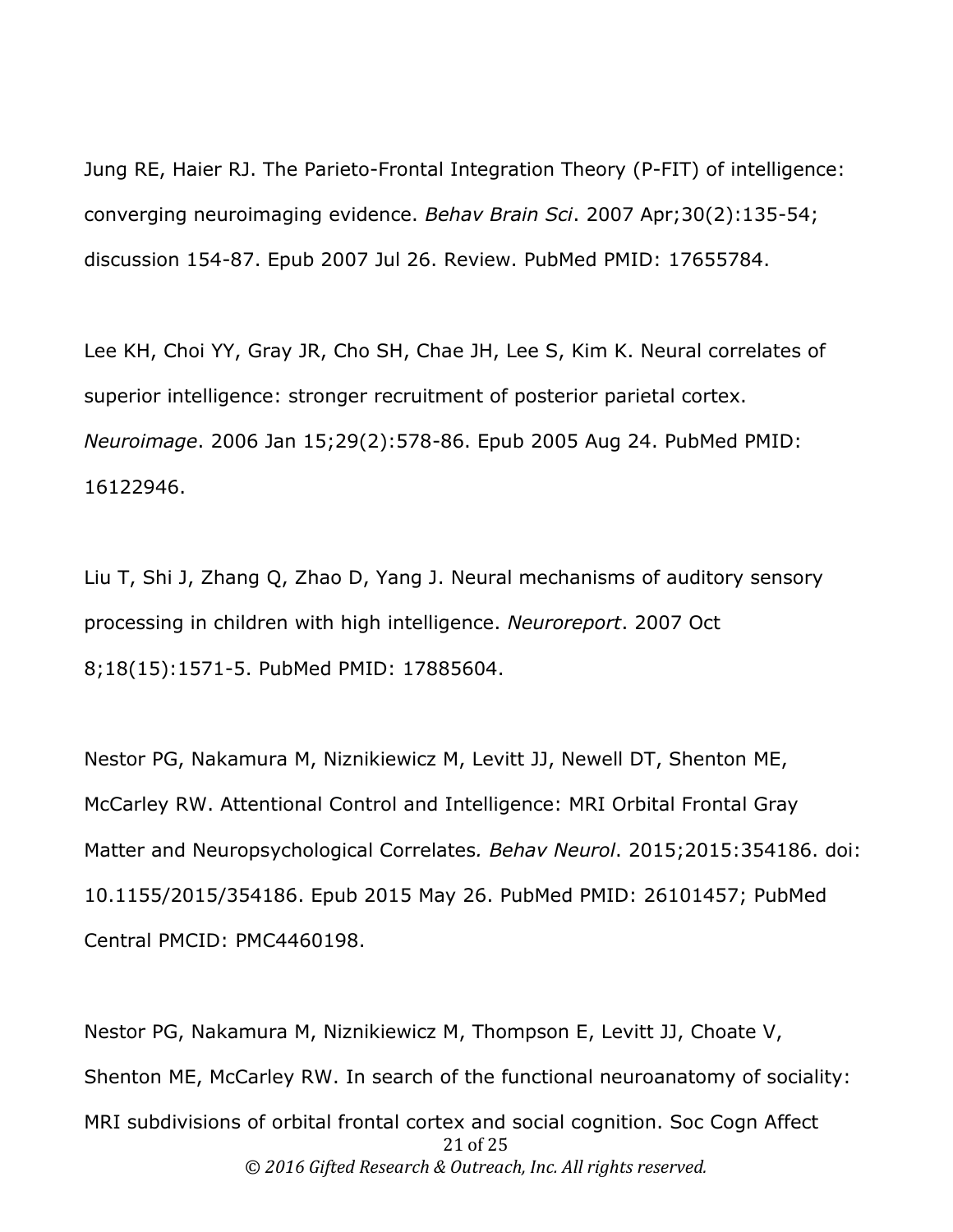Neurosci. 2013 Apr;8(4):460-7. doi: 10.1093/scan/nss018. Epub 2012 Feb 15. PubMed PMID: 22345366; PubMed Central PMCID: PMC3624957.

O'Boyle MW, Cunnington R, Silk TJ, Vaughan D, Jackson G, Syngeniotis A, Egan GF. Mathematically gifted male adolescents activate a unique brain network during mental rotation. *Brain Res Cogn Brain Res*. 2005 Oct;25(2):583-7. Epub 2005 Sep16. PubMed PMID: 16150579.

Ohtani T, Nestor PG, Bouix S, Saito Y, Hosokawa T, Kubicki M. Medial frontal white and gray matter contributions to general intelligence. *PLoS One*. 2014 Dec 31;9(12):e112691. doi: 10.1371/journal.pone.0112691. eCollection 2014. PubMed PMID: 25551572; PubMed Central PMCID: PMC4281236.

Oishi K, Faria AV, Hsu J, Tippett D, Mori S, Hillis AE. Critical role of the right uncinate fasciculus in emotional empathy. *Ann Neurol*. 2015 Jan;77(1):68-74.doi: 10.1002/ana.24300. Epub 2014 Nov 21. PubMed PMID: 25377694; PubMed CentralPMCID: PMC4293256.

Olson IR, Heide RJ, Alm KH, Vyas G. Development of the uncinate fasciculus: Implications for theory and developmental disorders. Dev Cogn Neurosci. 2015 Aug;14:50-61. doi: 10.1016/j.dcn.2015.06.003. Epub 2015 Jun 23. Review. PubMed PMID: 26143154.